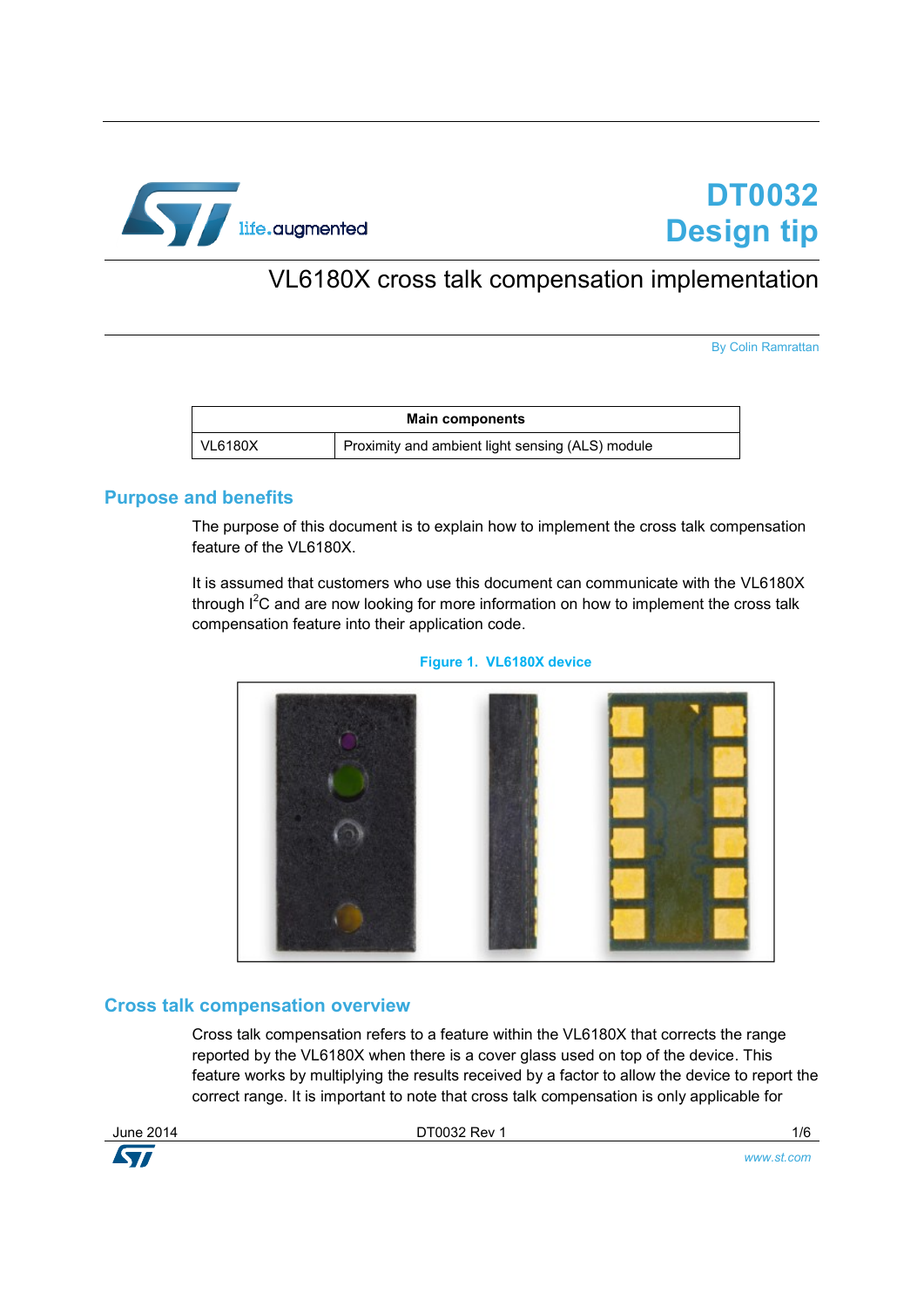ranges greater than 20mm. Figure 2 shows picture of the cross talk noise that is referred to.





# **Cross talk compensation description**

The cross talk compensation factor is a parameter set by the HOST system. In a normal production environment, this setting is characterized and then loaded at each boot up of the device. A simple diagram of how this compensation works is shown below in 3.



**Figure 3. Cross talk compensation**

As shown above in the left hand image of 3, as the measured range increases, the actual range, which is comprised of the raw range reported by the VL6180X system, does not accurately report the distance of the target due to the extra noise introduced by cover glass. To compensate for this, the cross talk compensation factor labeled "Stray Compensation" on the left side of Figure 3 is applied to the raw range and the resulting range is the accurate distance of the object. Also, the return signal rate shown as "Signal Rate" on the right side of Figure 3, is at its peak as a target of below or around 20 mm. As



June 2014 DT0032 Rev 1 2/6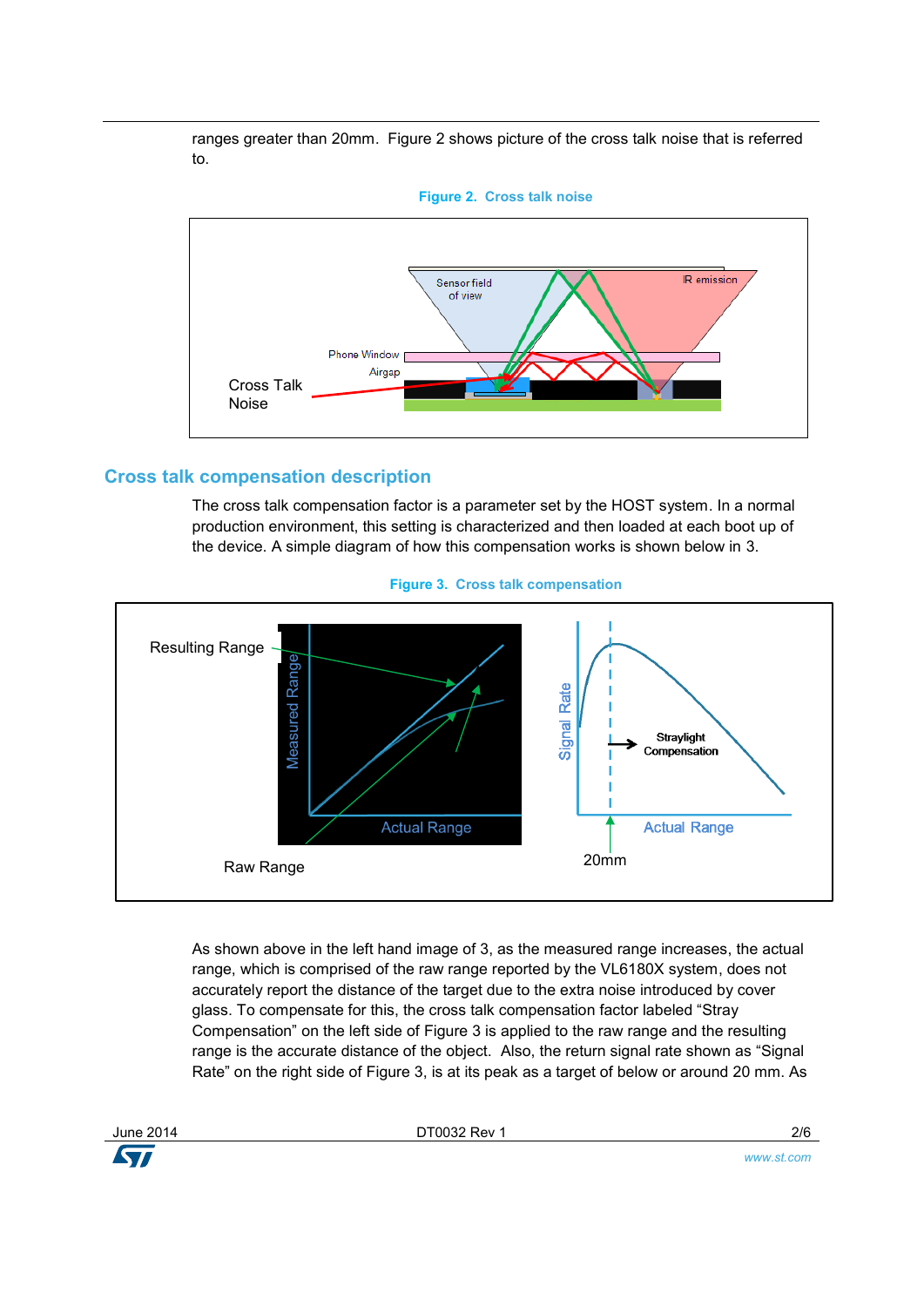the target is moved further away, the return signal rate decreases, which will allow the cross talk compensation to be applied correctly.

### **Calibrating the cross talk compensation**

To apply the cross talk compensation factor in the VL6180X, the cross talk calibration must be completed. In a normal end application, this would be done by performing cross talk calibration on a production lot of the end user application devices. This will ensure that the average of the cross talk calibration factor is captured with all of the expected mechanical tolerances.

To perform cross talk calibration, a black 3% reflective target is placed at 100mm above the VL6180X device in the end application. This is shown in Figure 4.





Then the HOST system will capture at least 10 measurements to ensure the average is representative of the cross talk in the system. The values then read from RESULT RANGE\_RAW Reg 0x0064 and also the RESULT \_RANGE\_RETURN\_RATE Reg 0x0066 after each measurement is completed. These raw range measurements and the return signal rate are averaged to get average raw range and average return signal rate and are divided by 100mm to get a ratio or cross talk compensated factor. This value is

multiplied by 128 and then written to the

SYSRANGE\_\_CROSSTALK\_COMPENSATION\_RATE, Reg 0x001E. Please note the signal return rate from Reg 0x0066 is stored in a 9.7 format. This is given below in Table 1.

| <i>J.I DERE</i> IVIIIER                                                                                                                                                                   |  |  |
|-------------------------------------------------------------------------------------------------------------------------------------------------------------------------------------------|--|--|
| Description                                                                                                                                                                               |  |  |
| 9 integer bits + 7 fractional bits (stored over 2 bytes) For<br>example, the value 4.2 is multiplied by 128, rounded and<br>stored as 537 decimal. To decode, divide 537 by 128 =<br>4.19 |  |  |
|                                                                                                                                                                                           |  |  |

# **Table 1. 9.7 Data format**

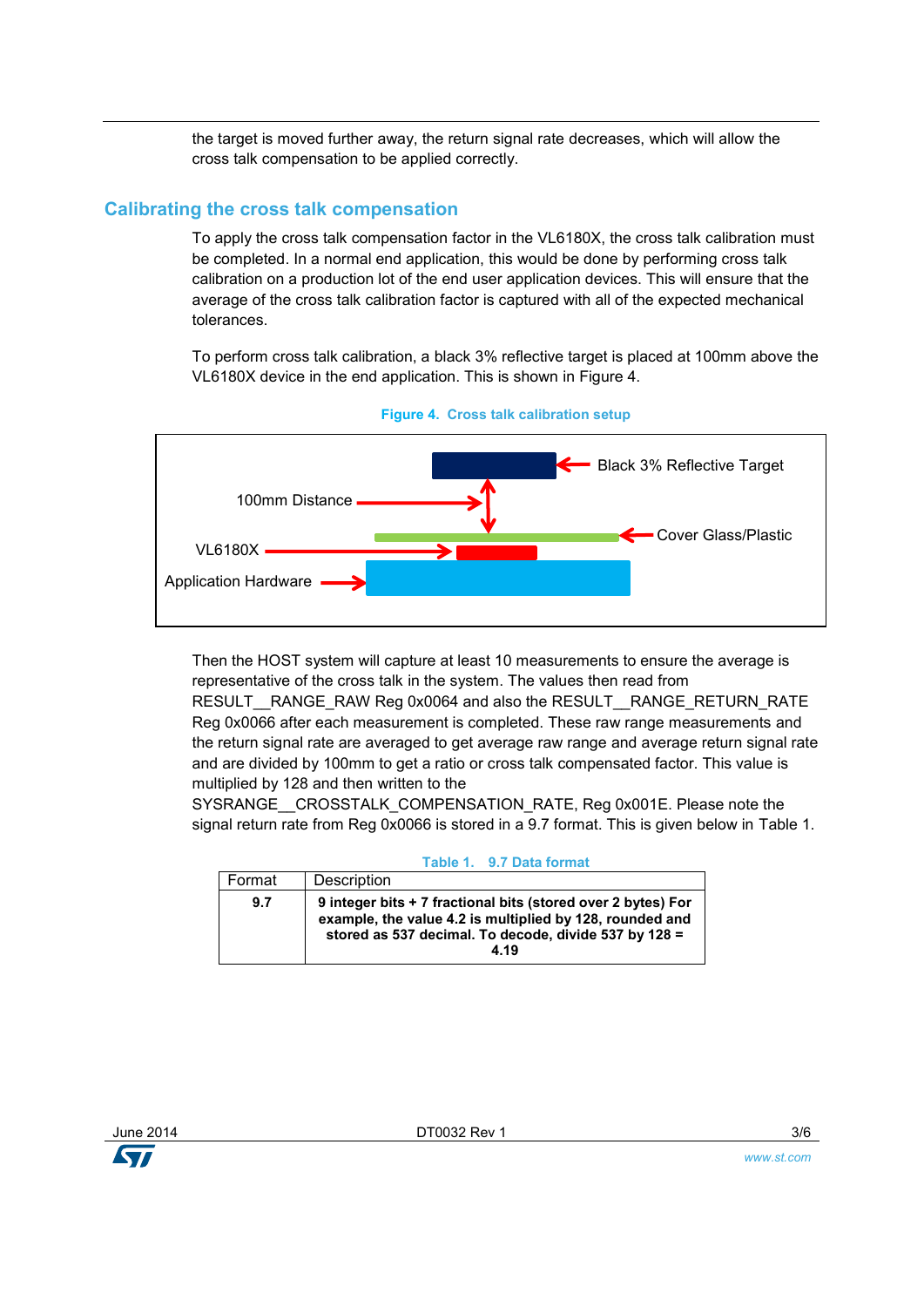# **Cross talk compensation registers:**

The following registers in Table 2 are used in the cross talk compensation operation.

| <b>Register Name</b>                 | <b>Register</b><br><b>Address</b> | <b>Description</b>                                                                                                                                                       |
|--------------------------------------|-----------------------------------|--------------------------------------------------------------------------------------------------------------------------------------------------------------------------|
| SYSRANGE_CROSSTALK_COMPENSATION_RATE | 0x001E                            | This is the crosstalk compensation<br>register. This is a 2byte register. The<br>format is 9.7. See Table 1 Error!<br>eference source not found. for more<br>information |
| <b>RESULT RANGE RAW</b>              | 0x0064                            | This is the raw range reported by the<br>VL6180X before cross talk<br>compensation is applied.                                                                           |
| RESULT_RANGE_RETURN_RATE             | 0x0066                            | This is the return signal rate in Mcps<br>9.7 format. This register is 2bytes.                                                                                           |

The registers shown in Table 2 are a subset of what is used in normal operation of the VL6180X. The user is advised to refer to the datasheet for further information on how to set up GPIO modes, interrupt conditions, and other functions of the VL6180X.

# **Cross talk compensation implementation example**

An example of how to implement the cross talk compensation, assuming the device is setup with a test setup as shown in Figure 4 above is described. The system takes 10 successive measurements for raw range. The equation shown below will give the cross talk compensation value to write to the SYSRANGE\_\_CROSSTALK\_COMPENSATION\_RATE, Reg 0x001E.

Assuming a variable, *CROSST (unsigned 8 bit) RAW\_R[9] is an array from 0 to 9, RTN\_SIG\_RATE[9] is an array from 0 to 9 (unsigned 16 bit), AVE\_RAW\_R (unsigned 8 bit) , AVE\_SIG\_RATE (unsigned 16 bit)*

*To capture the values, it is beneficial to perform 10 single shot range measurements. The convergence time should be at least 20ms to ensure the VL6180X has enough time to provide a range measurement for the black 3% reflective target.*

*The values for the range are read from the RESULT\_\_RANGE\_RAW register address 0x0064. The values read from this register are 8 bit unsigned integers. The values read for the return signal rate are 16 bit unsigned and are read from* 

*RESULT\_\_RANGE\_RETURN\_RATE Reg 0x0066 (high byte) Reg 0x0067 (low byte). Note that the return signal rate values are in 9.7 format which means they will be divided by 128 before they can be used.*

*If the values read from Reg 0x0064 were as follows: RAW\_R[0] = 76, RAW\_R[1] = 80, RAW\_R[2] = 72, RAW\_R[3] = 76, RAW\_R[4] = 77, RAW\_R[5] = 78, RAW\_R[5] = 74, RAW\_R[6] = 76, RAW\_R[7] = 81, RAW\_R[8] = 74, RAW\_R[9] = 71.*

*AVE\_RAW\_R = (RAW\_R[0] + RAW\_R[1] … RAW\_R[9]) / 10 = 83.5*

DT0032 Rev 1 4/6

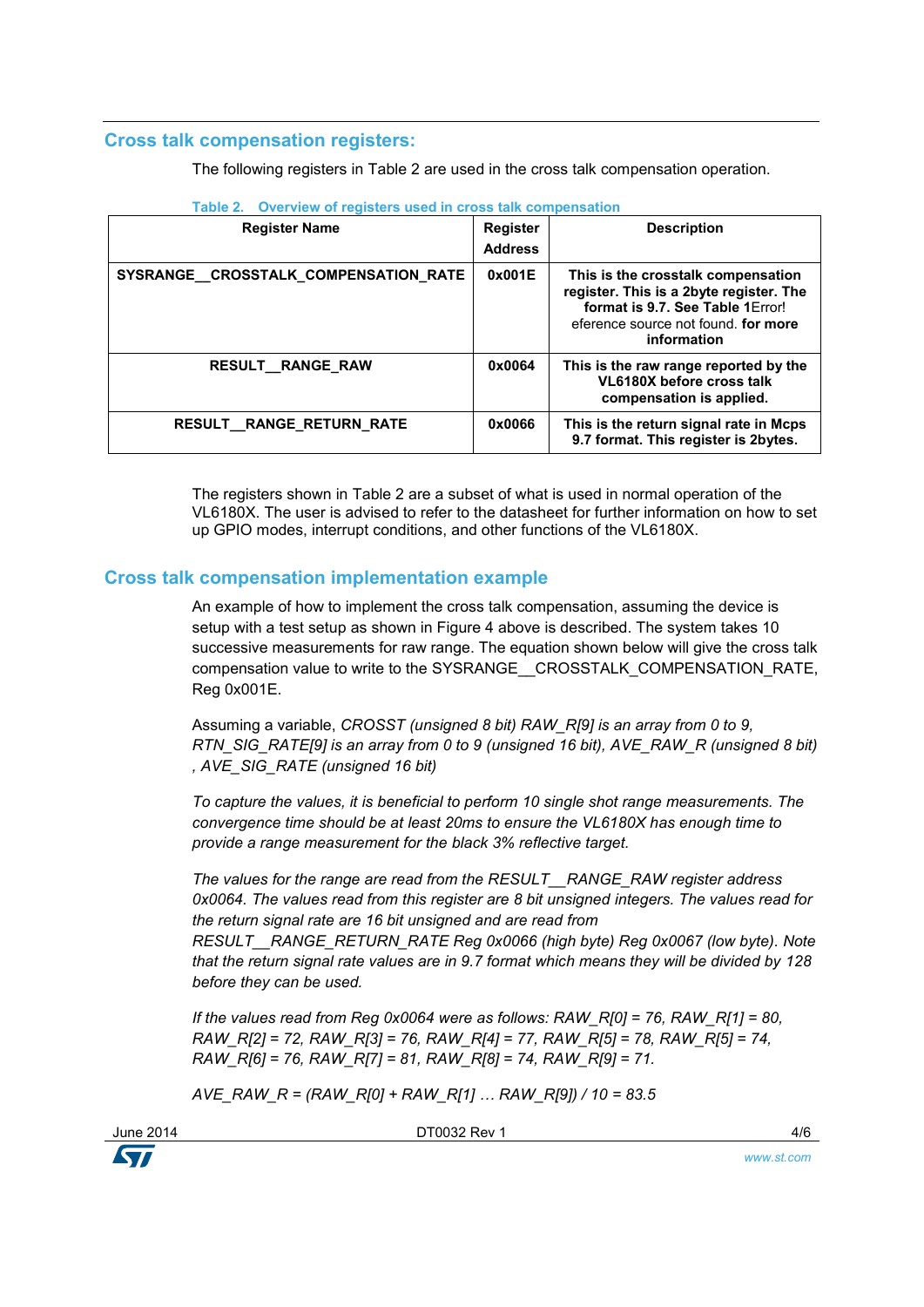*If the values read from Reg 0x0066 (high byte) and 0x0067 (low byte) were as follows: RTN\_SIG\_RATE[0] = 267, RTN\_SIG\_RATE[1] = 260, RTN\_SIG\_RATE[2] = 270, RTN\_SIG\_RATE[3] = 285, RTN\_SIG\_RATE[4] = 258, RTN\_SIG\_RATE[5] = 281, RTN\_SIG\_RATE[6] = 283, RTN\_SIG\_RATE[7] = 261, RTN\_SIG\_RATE[8] = 263, RTN\_SIG\_RATE[9] = 265*

*AVE\_SIG\_RATE = [(RTN\_SIG\_RATE[0]+ RTN\_SIG\_RATE[1]… RTN\_SIG\_RATE[9]) / 128]/10 = 2.103*

*CROSST = AVE\_SIG\_RATE \* (1 – (AVE\_RAW\_R / 100)) = 2.103 \* (1 – (83.5/100)) = 2.103 \* (0.165) = 0.3469*

*Then multiply CROSST by 128 to get 0x002C, and then write this value to SYSRANGE\_\_CROSSTALK\_COMPENSATION\_RATE, Reg 0x001E (high byte) and Reg 0x001F (low byte).* 

*Reg 0x001E = 0x00 and Reg 0x001F = 0x2C*

#### **Support material**

| Related design support material                                       |  |  |
|-----------------------------------------------------------------------|--|--|
| MOB-EK2-180-03 Product/ system evaluation board                       |  |  |
| <b>Documentation</b>                                                  |  |  |
| Datasheet: VL6180X - Proximity and ambient light sensing (ALS) module |  |  |

#### **Revision history**

| <b>Date</b> | Version | Changes         |
|-------------|---------|-----------------|
| 23-Jun-2014 |         | Initial release |